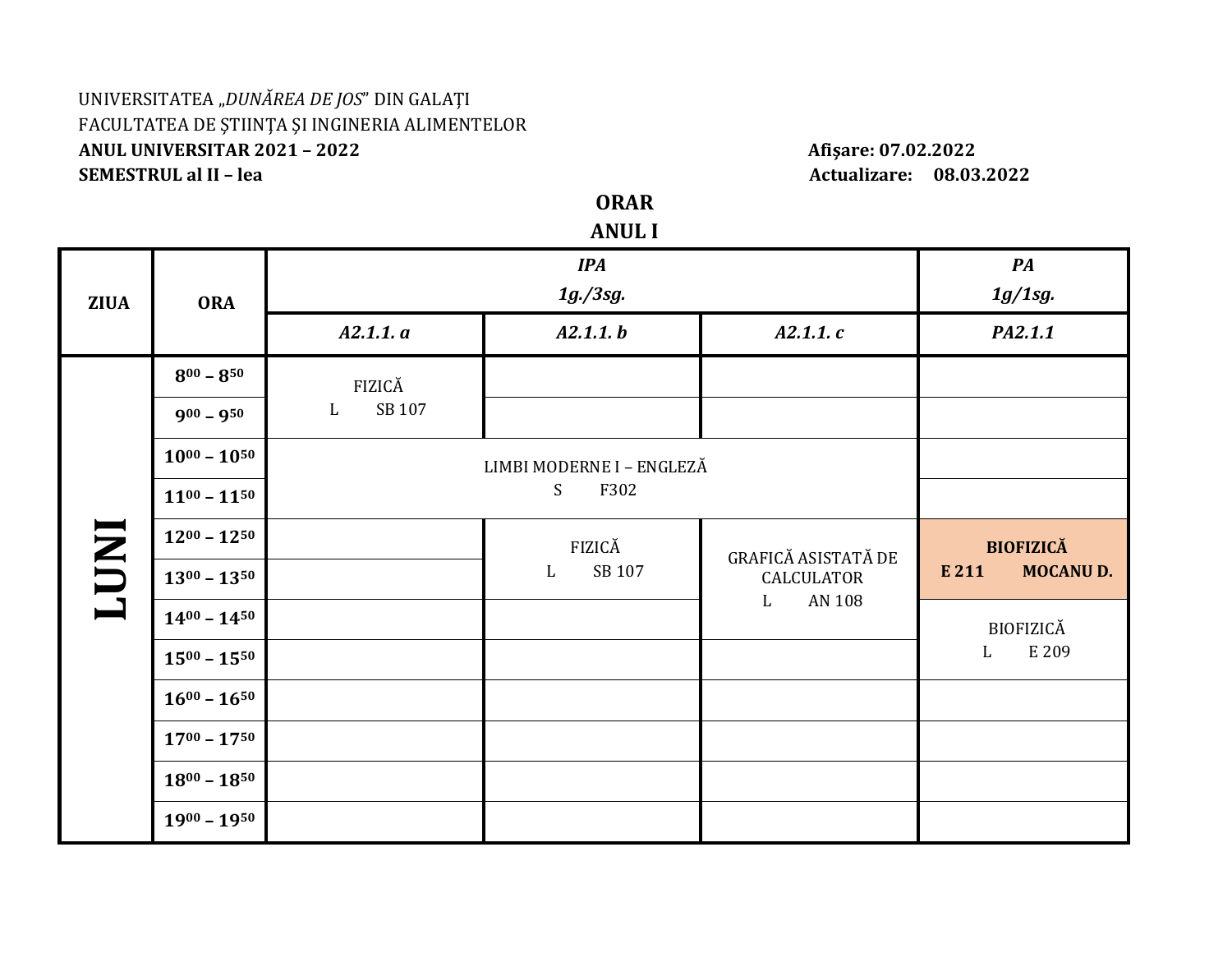| <b>ZIUA</b> | <b>ORA</b>          | <b>IPA</b><br>1g./3sg.                                       |           |  |                      | PA<br>1g/1sg.                                  |                  |                                  |
|-------------|---------------------|--------------------------------------------------------------|-----------|--|----------------------|------------------------------------------------|------------------|----------------------------------|
|             |                     | A2.1.1. a                                                    | A2.1.1. b |  |                      | A2.1.1.c                                       |                  | PA2.1.1                          |
|             | $8^{00} - 8^{50}$   | <b>CHIMIE ORGANICĂ II</b>                                    |           |  |                      |                                                |                  |                                  |
|             | $900 - 950$         | DINICĂ R.<br>SD 503                                          |           |  |                      |                                                |                  |                                  |
|             | $10^{00} - 10^{50}$ | <b>GRAFICĂ ASISTATĂ DE CALCULATOR</b>                        |           |  |                      | <b>BOTANICĂ ȘI ZOOLOGIE</b><br><b>ACVATICĂ</b> |                  |                                  |
|             | $11^{00} - 11^{50}$ | E <sub>403</sub><br>POPA L.                                  |           |  |                      | <b>Q11</b>                                     | <b>METAXA I.</b> |                                  |
|             | $12^{00} - 12^{50}$ | EDUCAȚIE FIZICĂ ȘI SPORT<br>S Stadionul Portu Roșu MOCANU M. |           |  |                      | CHIMIE ORGANICĂ II                             |                  | BOTANICĂ ȘI ZOOLOGIE<br>ACVATICĂ |
|             | $13^{00} - 13^{50}$ |                                                              |           |  | S.                   | SD 503                                         | $\mathbf{L}$     | Q 11                             |
| MART)       | $14^{00} - 14^{50}$ |                                                              |           |  |                      |                                                |                  | <b>GENETICĂ</b>                  |
|             | $15^{00} - 15^{50}$ |                                                              |           |  |                      |                                                |                  | E 310 Barbu V.                   |
|             | $16^{00} - 16^{50}$ | <b>PEDAGOGIE II (facultativ)</b>                             |           |  |                      |                                                |                  |                                  |
|             | $17^{00} - 17^{50}$ | A 105                                                        |           |  | <b>ANGHELACHE V.</b> |                                                |                  |                                  |
|             | $18^{00} - 18^{50}$ |                                                              |           |  |                      |                                                |                  |                                  |
|             | $1900 - 1950$       |                                                              |           |  |                      |                                                |                  |                                  |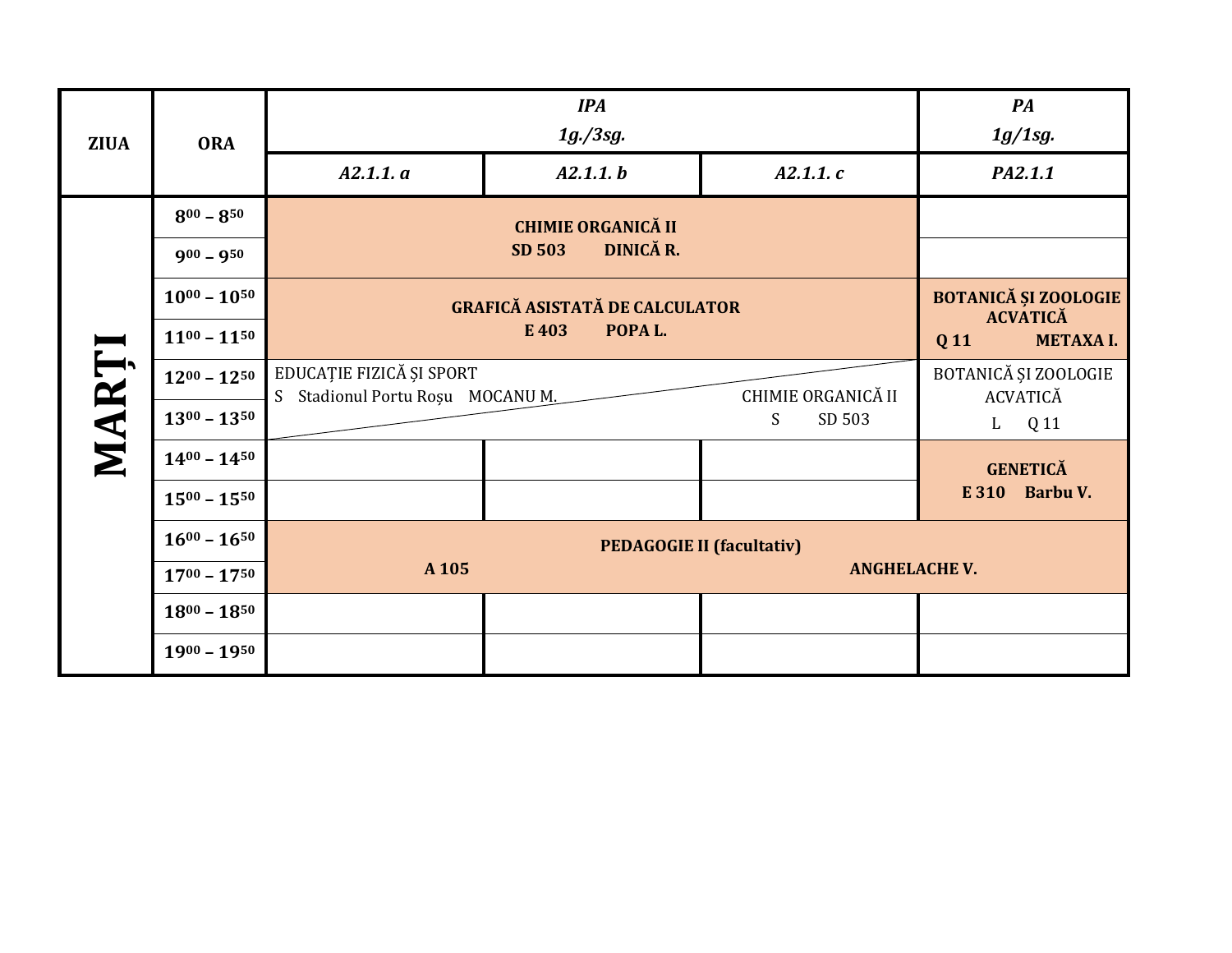| <b>ZIUA</b> | <b>ORA</b>          |           | PA<br>1g/1sg.                        |          |                      |  |  |
|-------------|---------------------|-----------|--------------------------------------|----------|----------------------|--|--|
|             |                     | A2.1.1. a | A2.1.1. b                            | A2.1.1.c | PA2.1.1              |  |  |
|             | $8^{00} - 8^{50}$   |           | <b>MATEMATICI SPECIALE</b>           |          |                      |  |  |
|             | $900 - 950$         |           |                                      |          |                      |  |  |
|             | $10^{00} - 10^{50}$ |           | <b>MATEMATICI SPECIALE</b>           |          |                      |  |  |
|             | $11^{00} - 11^{50}$ |           | F 302<br><b>BASTON O.</b>            |          |                      |  |  |
|             | $12^{00} - 12^{50}$ |           | LIMBI MODERNE II - FRANCEZĂ<br>E 403 |          |                      |  |  |
| MIERCURI    | $13^{00} - 13^{50}$ |           | E 310<br>S                           |          |                      |  |  |
|             | $14^{00} - 14^{50}$ |           |                                      |          | <b>BIOCHIMIE</b>     |  |  |
|             | $15^{00} - 15^{50}$ |           |                                      |          | F411<br>$\mathbf{L}$ |  |  |
|             | $16^{00} - 16^{50}$ |           | PEDAGOGIE II (facultativ)            |          |                      |  |  |
|             | $17^{00} - 17^{50}$ |           |                                      |          |                      |  |  |
|             | $18^{00} - 18^{50}$ |           |                                      |          |                      |  |  |
|             | $1900 - 1950$       |           |                                      |          |                      |  |  |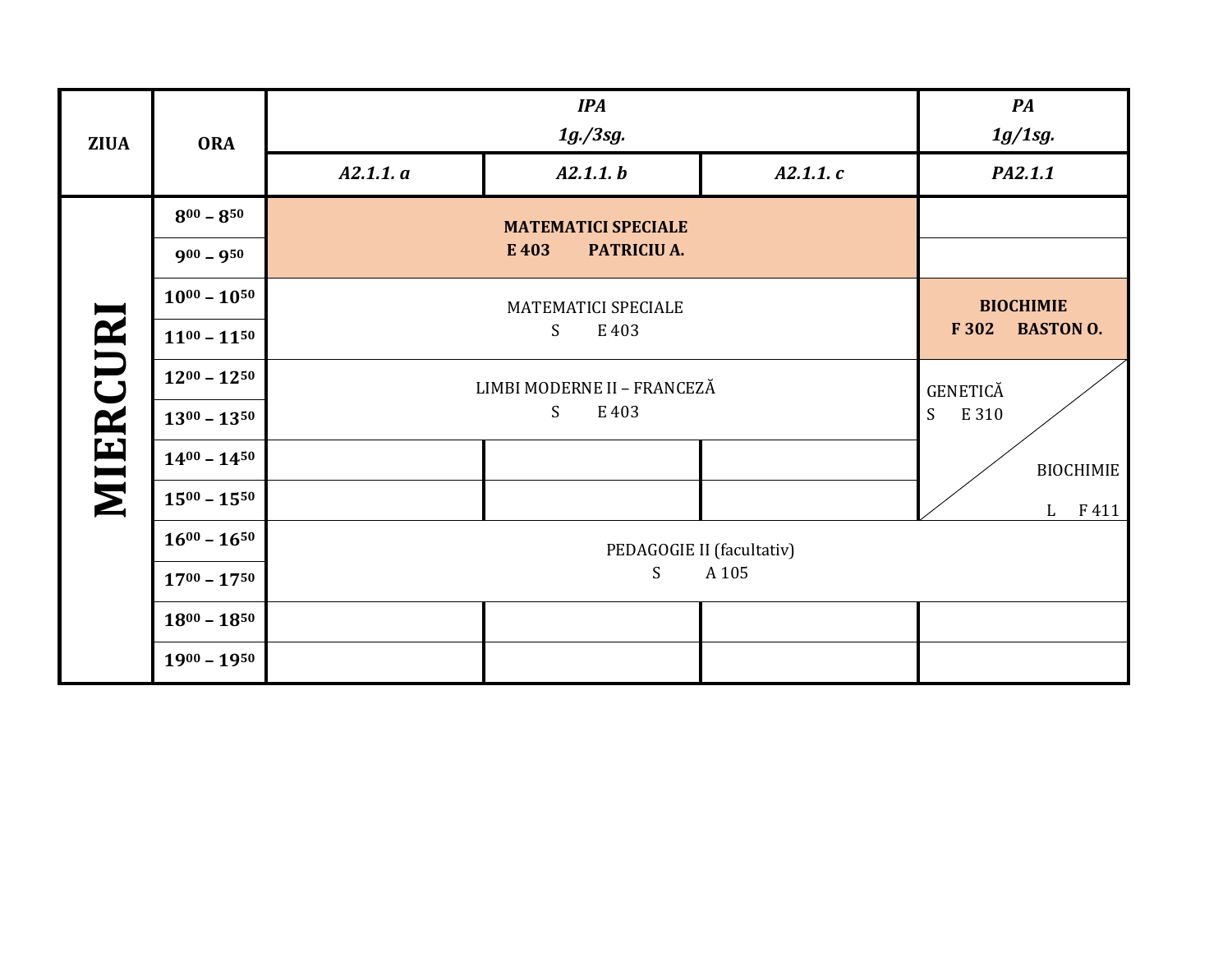| <b>ZIUA</b> | <b>ORA</b>          |                                                                | $\boldsymbol{P} \boldsymbol{A}$<br>1g/1sg. |          |                                                              |  |
|-------------|---------------------|----------------------------------------------------------------|--------------------------------------------|----------|--------------------------------------------------------------|--|
|             |                     | A2.1.1. a                                                      | A2.1.1. b                                  | A2.1.1.c | PA2.1.1                                                      |  |
|             | $8^{00} - 8^{50}$   |                                                                |                                            |          |                                                              |  |
|             | $900 - 950$         |                                                                |                                            |          |                                                              |  |
|             | $10^{00} - 10^{50}$ |                                                                | <b>INFORMATICĂ</b>                         |          |                                                              |  |
|             | $11^{00} - 11^{50}$ |                                                                | <b>AN 116</b><br><b>GANEAD.</b>            |          |                                                              |  |
|             | $12^{00} - 12^{50}$ | GRAFICĂ ASISTATĂ DE<br><b>CALCULATOR</b><br><b>AN 108</b><br>L |                                            |          | INFORMATICĂ                                                  |  |
|             | $13^{00} - 13^{50}$ |                                                                |                                            |          | <b>BALASOIU G.</b><br>L AN 116                               |  |
|             | $14^{00} - 14^{50}$ |                                                                |                                            |          | LIMBA STRĂINĂ                                                |  |
|             | $15^{00} - 15^{50}$ |                                                                |                                            |          | COCU I.<br>S<br>E 404                                        |  |
|             | $16^{00} - 16^{50}$ |                                                                |                                            |          | EDUCAȚIE FIZICĂ<br>Stadionul Portu Roșu<br>S<br>COSOREANU M. |  |
|             | $17^{00} - 17^{50}$ |                                                                |                                            |          |                                                              |  |
|             | $18^{00} - 18^{50}$ |                                                                |                                            |          |                                                              |  |
|             | $19^{00} - 19^{50}$ |                                                                |                                            |          |                                                              |  |